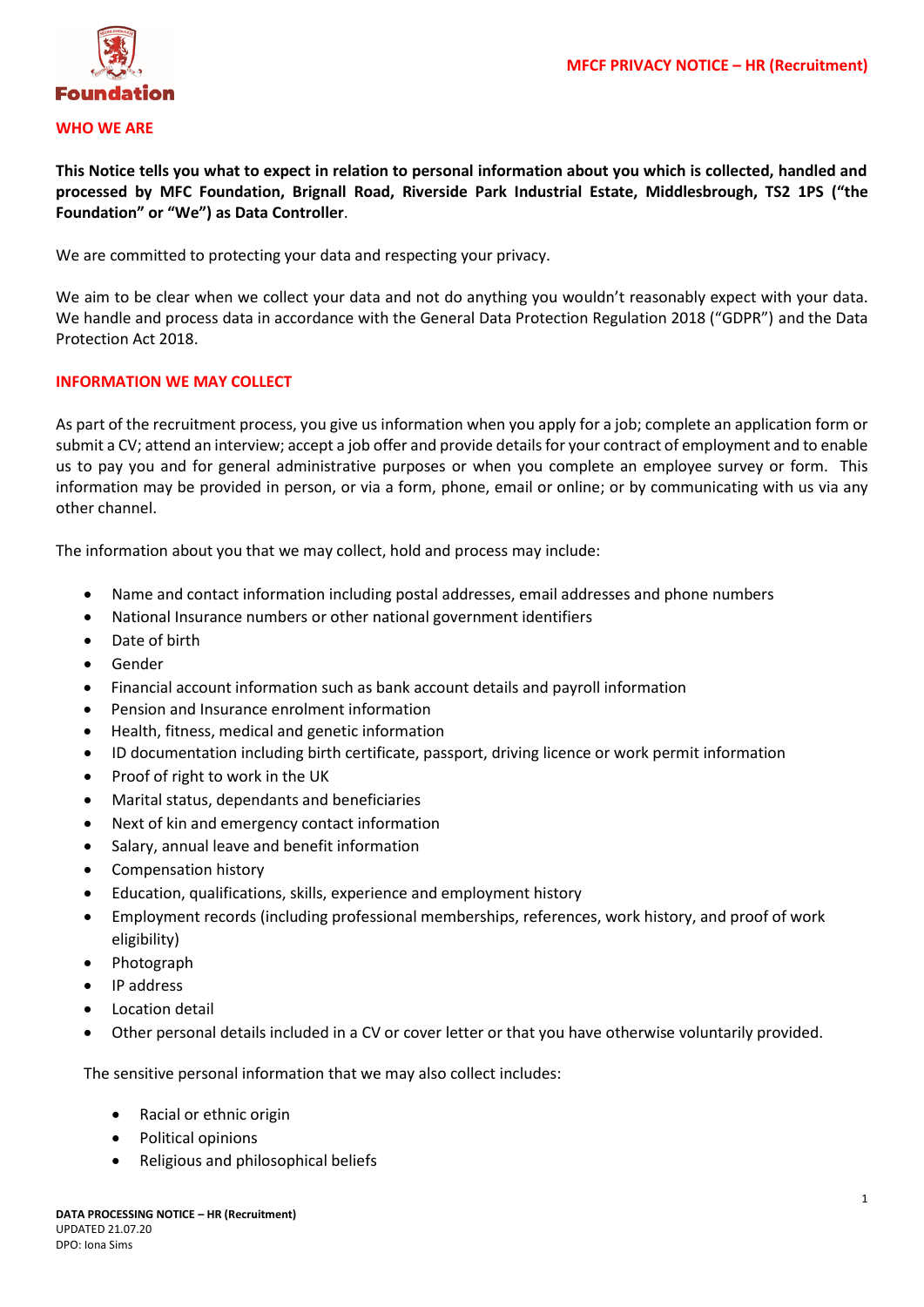

- Trade union membership
- Health and disability
- Sex life, sexual orientation or gender reassignment
- Genetic and biometric data
- Pregnancy and maternity

We may collect information about you from third parties such as:

- Recruitment and employment agencies
- HMRC
- Department of work and pensions
- DVLA
- NHS
- Government contact tracing service
- Previous employers and referees provided to us by you
- Disclosure and Barring Service
- Public sources such as LinkedIn, FaceBook and other social media platforms

We keep a record of the emails sent between you and MFC Foundation.

We may monitor or record calls for security and training purposes and to improve our business processes.

Your image and vehicle number plate may be recorded by CCTV when you visit any of our sites for safety and security purposes and to improve the service we can provide to you. This footage may also be used to exercise and defend our legal rights. Where necessary this footage will also be shared with the authorities for law enforcement purposes.

# **HOW WE USE YOUR INFORMATION**

The above information is used to:

- Enable us to process your application properly and to assess your suitability for the role
- Allow us to manage the recruitment process access and confirm candidate's suitability for employment and decide whom to offer a job to
- Allow us to make reasonable adjustments in respect of any disability you have informed us of
- Allow us to monitor the effectiveness of our equal opportunities policy
- Administer and manage the employment contract
- Payroll, pension and benefits administration
- Background checks
- Compliance with applicable laws, court orders or other legal, regulatory or tax requirements
- Compliance with Government guidance for public health reasons
- Obtain government or other third party funding and apply the apprenticeship levy

# **HOW WE KEEP YOUR INFORMATION SAFE**

All personal information we hold is stored on our secured servers in the UK and EU.

Access to our information is strictly controlled. We may disclose your details to police, regulatory bodies, local authorities, football governing bodies or legal and professional advisors and insurers if so required. If any of the organisations to which we disclose your personal information is situated outside the European Economic Area (EEA)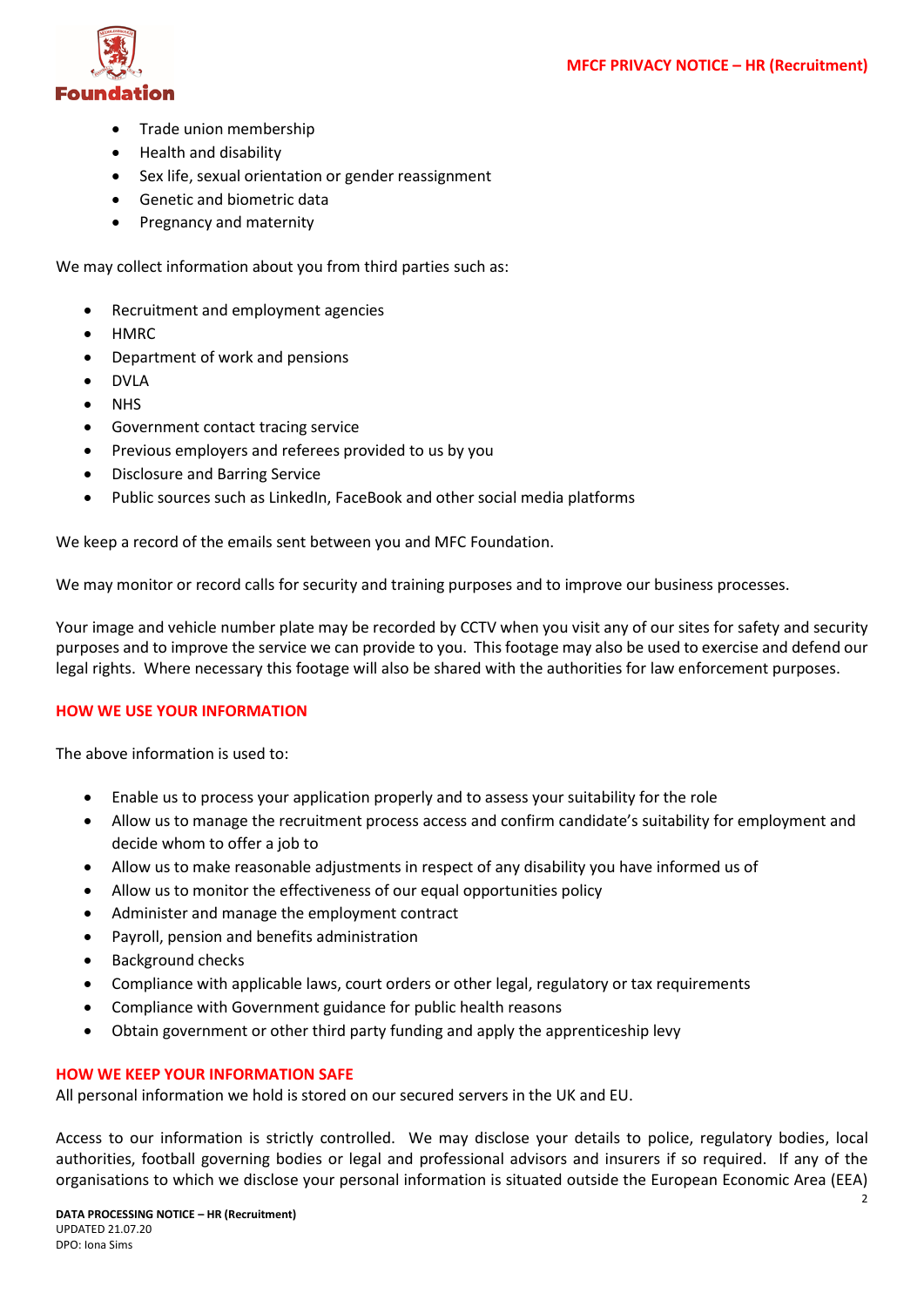

we would take reasonable steps to ensure that your information is properly protected including safeguards such as using contractual provisions to ensure your information is properly protected.

#### **DISCLOSURE OF YOUR INFORMATION**

We do not share your information with any third party without your agreement unless we are under a duty to disclose or share your personal data in order to comply with any legal, regulatory or tax obligation, or in order to enforce or apply our terms the employment contract; or to protect the rights, property, or safety of MFC Foundation or others. This includes exchanging information with other companies and organisations for the purposes of fraud protection and with the NHS for the purpose of contact tracing.

If your application for employment is successful and We make you an offer of employment, We will at that stage share your data with former employers to obtain references for you, employment background check providers to obtain necessary background checks and the Disclosure and Barring Service to obtain necessary criminal records checks.

Any third party providers used by us to fulfil our contractual obligations to you will only collect, use, store and disclose your information in the manner and to the extent necessary for them to provide their services to us. We have written agreements in place with each third party to ensure that your information is kept securely, is not used for any other purpose and is deleted when no longer required.

Such third party providers may include:

- Cornerstone IT
- HMRC
- HSE

We may share personal information with other organisations such as the Premier League, the English Football League, and other governing bodies for compliance purposes, research, reporting and improvement of strategic planning and business decisions or funding.

We never sell personal information to third parties.

## **WHAT IS THE LEGAL BASIS FOR PROCESING THE INFORMATION**

The legal basis for collecting and processing your data may be:

- Consent you may have given us your consent to use your data. You can withdraw your consent at any time.
- Contractual obligation pre-contract checks and entering into and performance of the employment contract with us means we need your personal information (including financial information).
- Legal obligation if required by law to process personal information for example to comply with employment, social security or social protection law, health and safety and equality obligations, to provide information to the police to prevent fraud or criminal activity and to comply with our HMRC obligations.
- Legitimate interest for a genuine business reason that does not override your rights, freedom or interests for example administrative purposes.
- To protect another person's vital interest.
- For carrying our public functions or for public interest.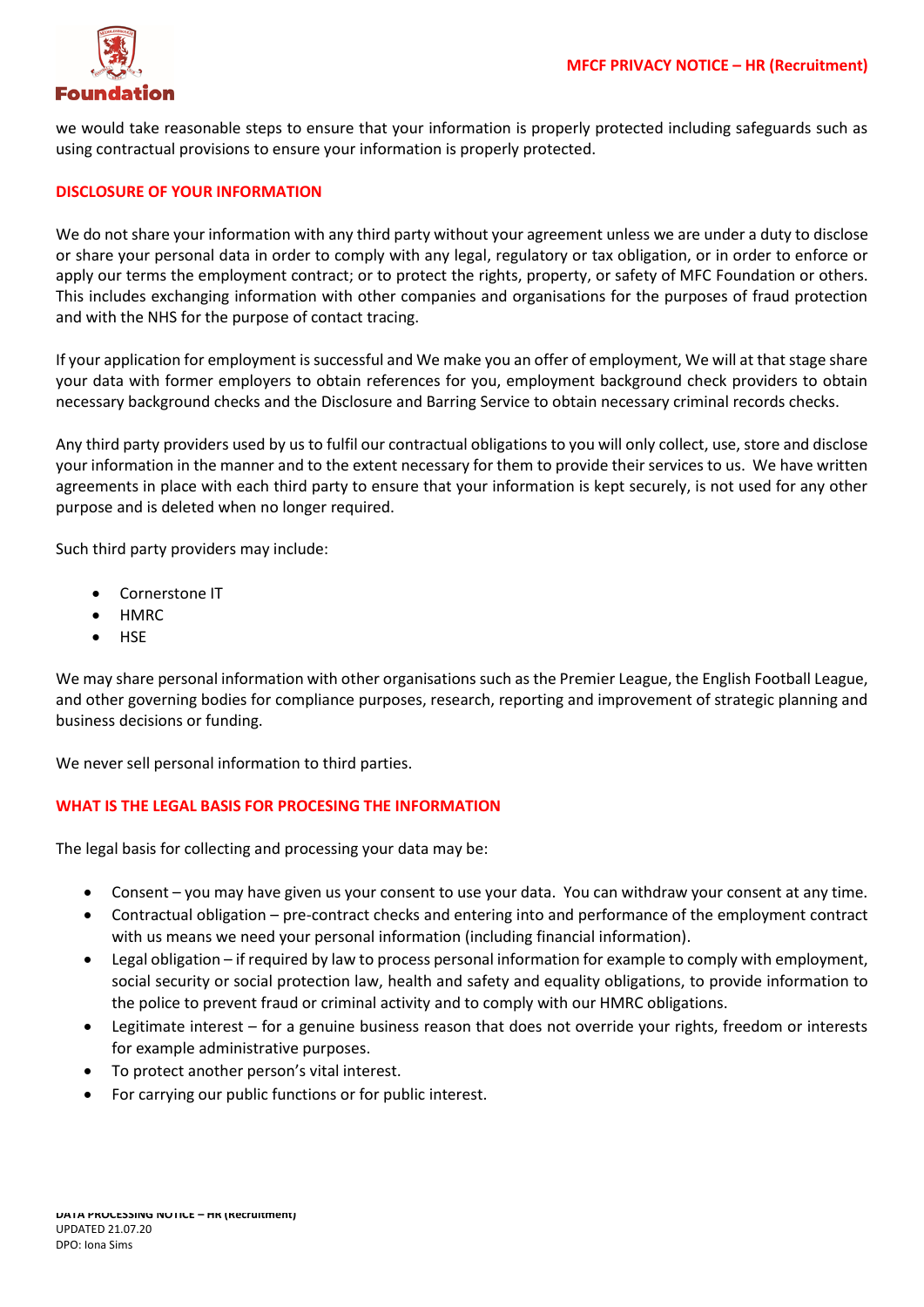

## **YOUR RIGHTS**

You have the right at any time to ask for a copy of the information we hold about you and confirmation of how it is being processed. You will be required to verify your identity when making a request. If you would like to make a request for information please:

**Email - [data@mfc.co.uk](mailto:data@mfc.co.uk) or** Send a request in writing to **Data Protection Officer, MFC Foundation, Riverside Stadium, Middlesbrough, TS3 6RS.**

You also have the right to:

- request that we **correct inaccuracies** to your information or complete your information if incomplete. You must notify us of any updates, amendments or corrections to previously collected personal information in writing to HR. This can be via email. We require you to keep the personal information we hold on you up to date and accurate;
- request that we **delete some or all of your personal information** for example if it is no longer necessary for us to hold it for the purpose it was provided and we have no legal basis to retain it;
- request that we **stop or limit the processing** of your information where you think the information we hold is inaccurate (until the accuracy is proved or updated); if you have objected to the processing (when it was necessary for legitimate interests); if you have consented to the use of it; or if it is no longer necessary for us to hold it for the purpose it was provided and we have no legal basis to retain it;
- (in certain circumstances) **move, copy or transfer your personal information** to another organisation or to yourself. This applies only to personal information you have provided us with and is being processed by us with your consent or for performance of a contract and is processed automatically;
- (in certain circumstances) you have the right to **object to certain types of processing** of your personal information when it is based on legitimate interests, when it is processed for direct marketing including profiling, or when it is processed for the purpose of statistics.

## **HOW LONG DO WE KEEP YOUR INFORMATION?**

Your personal information will be retained for no longer than is necessary to fulfil the purpose for which we collected it or as required to satisfy any legal or reporting obligation or to resolve a dispute or enforce an agreement.

When We no longer require your personal information, We will dispose of it in line with approved company processes. If personal data is retained for legal or reporting obligations it will be archived and reduced to the minimum information required.

#### **WITHDRAWING CONSENT**

If you have provided us with your consent to process your personal information you have the right to withdraw this at any time. In order to do so you should contact us by emailing **[data@mfc.co.uk.](mailto:data@mfc.co.uk)**